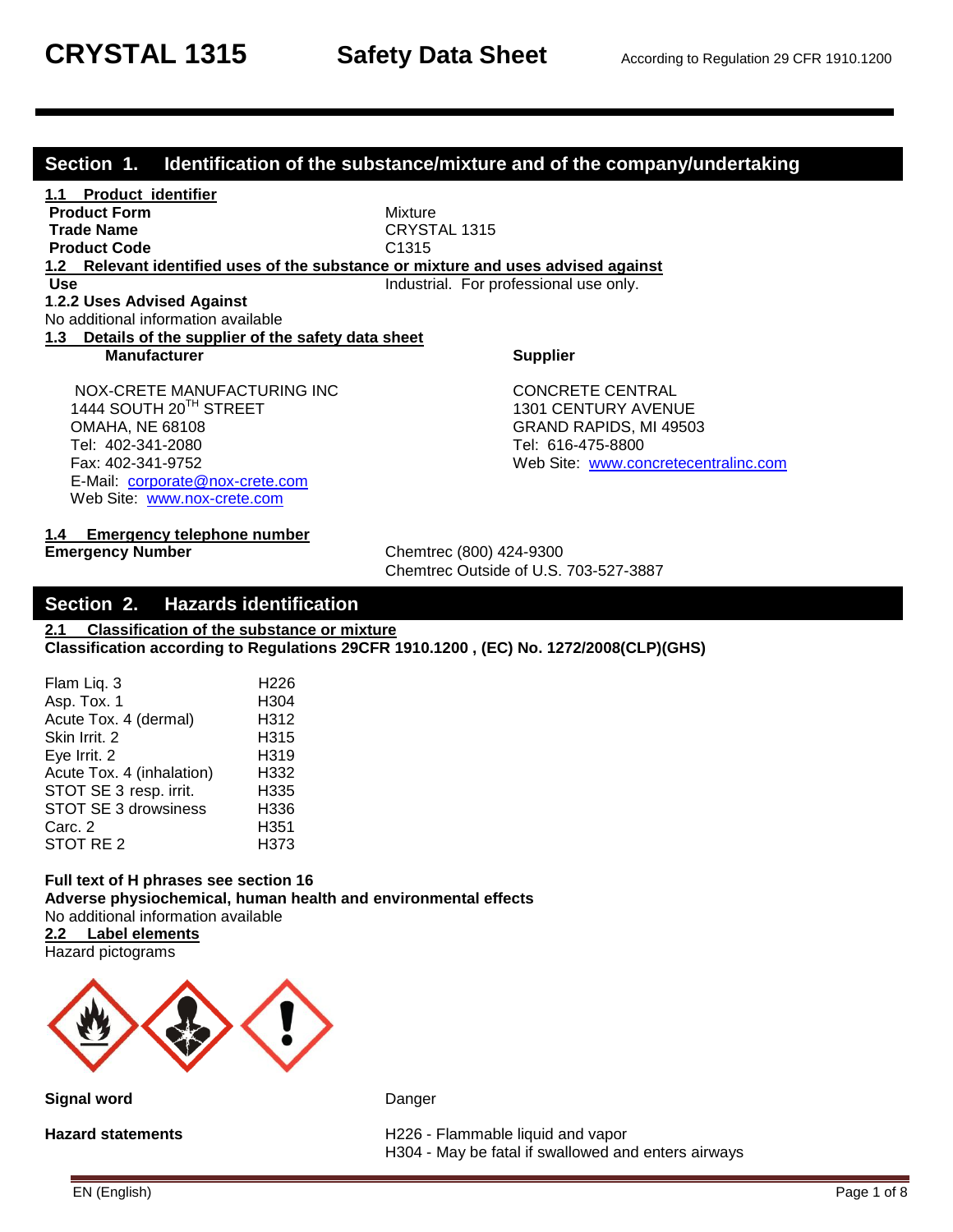| 2.3<br><b>Other hazards</b>     | None known                                                                                                                                                    |
|---------------------------------|---------------------------------------------------------------------------------------------------------------------------------------------------------------|
| Disposal:                       | P501 - Dispose of contents/container in accordance with<br>local/regional/national/international regulations                                                  |
| Storage:                        | P403+P405+P235+P233 - Store locked up in a cool well ventilated place.<br>Keep container tightly closed.                                                      |
|                                 | P337+P313 - If eye irritation persists: Get medical advice/attention<br>P370+P378 - In case of fire: Use Dry chemical, foam, carbon dioxide for<br>extinction |
|                                 | P331 - Do NOT induce vomiting                                                                                                                                 |
|                                 | rinsing<br>P308+P313 - IF exposed or concerned: Get medical advice/attention                                                                                  |
|                                 | minutes. Remove contact lenses if present and easy to do so - continue                                                                                        |
|                                 | P305+P351+P338 - IF IN EYES: Rinse cautiously with water for several                                                                                          |
|                                 | position comfortable for breathing.                                                                                                                           |
|                                 | all contaminated clothing. Rinse skin with water / shower<br>P304+P340 - IF INHALED: Remove victim to fresh air and keep at rest in a                         |
|                                 | P303+P361+P353 - IF ON SKIN (or hair): Remove / Take off immediately                                                                                          |
|                                 | doctor/physician                                                                                                                                              |
| Response:                       | P301+P310 - IF SWALLOWED: Immediately call a POISON CENTER or                                                                                                 |
|                                 | P280 - Wear protective gloves/protective clothing/eye protection/face<br>protection                                                                           |
|                                 | P271 - Use only outdoors or in a well-ventilated area                                                                                                         |
|                                 | P264 - Wash exposed area's thoroughly after handling.                                                                                                         |
|                                 | P260 - Do not breathe dust/fume/gas/mist/vapors/spray                                                                                                         |
|                                 | P243 - Take precautionary measures against static discharge                                                                                                   |
|                                 | P242 - Use only non-sparking tools                                                                                                                            |
|                                 | P241 - Use explosion-proof electrical/ventilating/light/equipment                                                                                             |
|                                 | P233 - Keep container tightly closed<br>P240 - Ground/bond container and receiving equipment                                                                  |
|                                 | P210 - Keep away from heat/sparks/open flames/hot surfaces-No smoking                                                                                         |
|                                 | understood                                                                                                                                                    |
|                                 | P202 - Do not handle until all safety precautions have been read and                                                                                          |
| <b>Prevention:</b>              | P201 - Obtain special instructions before use                                                                                                                 |
| <b>Precautionary statements</b> |                                                                                                                                                               |
|                                 | exposure                                                                                                                                                      |
|                                 | H373 - May cause damage to ears and CNS through prolonged or repeated                                                                                         |
|                                 | H336 - May cause drowsiness or dizziness<br>H351 - Suspected of causing cancer                                                                                |
|                                 | H335 - May cause respiratory irritation                                                                                                                       |
|                                 | H332 - Harmful if inhaled                                                                                                                                     |
|                                 | H319 - Causes serious eye irritation                                                                                                                          |
|                                 | H315 - Causes skin irritation                                                                                                                                 |
|                                 | H312 - Harmful in contact with skin                                                                                                                           |
|                                 |                                                                                                                                                               |

Full text of R, H and EUH phrases: see section 16

# **Section 3. Composition / information on ingredients**

### **3.1 Substances**

Not applicable

# **3.2 Mixture**

| <b>Name</b> | <b>Product identifier</b> | 07<br>7٥         |
|-------------|---------------------------|------------------|
| Xylene      | 20-7-<br>$'330-$          | つに<br>ZJ.U<br>__ |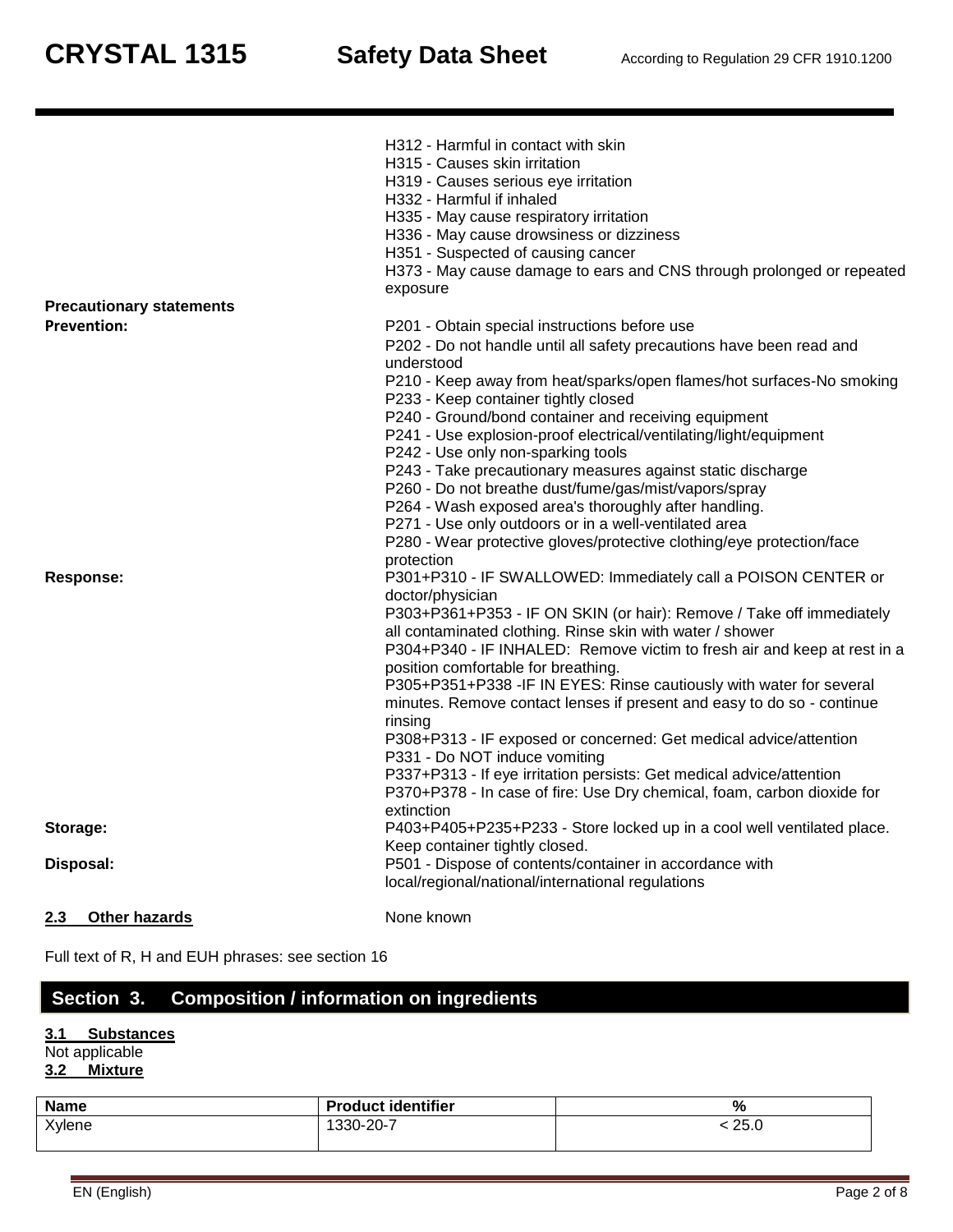| <b>Hydrotreated Light Distillate</b> | <b>Trade Secret</b> | <b>Trade Secret</b> |
|--------------------------------------|---------------------|---------------------|
| Ethylbenzene                         | $100 - 41 - 4$      | < 12.0              |
| 1,2,4-Trimethylbenzene               | 95-63-6             | < 2.5               |
| Cumene                               | 98-82-8             | < 1.0               |

Pursuant to 29CFR 1910.1200(i) the specific chemical identity (and / or) concentration is being withheld as Trade Secret, while all health and safety properties and effects are included in the SDS.

### **Section 4. First aid measures**

| Description of first aid measures<br>4.1                      |                                                                                                                                                                                                                                                                                                                                                |
|---------------------------------------------------------------|------------------------------------------------------------------------------------------------------------------------------------------------------------------------------------------------------------------------------------------------------------------------------------------------------------------------------------------------|
| First-aid measures general                                    | Get medical advice/attention if you feel unwell. Never give anything by<br>mouth to an unconscious person.                                                                                                                                                                                                                                     |
| First-aid measures after inhalation                           | If the individual experiences nausea, dizziness, has difficulty In<br>breathing seek a healthcare professional immediately. In all cases of doubt,<br>or when symptoms persist, seek medical advice. Remove to fresh air and<br>keep at rest in a position comfortable for breathing. Immediately call a<br>Poison Center or doctor/physician. |
| First-aid measures after skin contact                         | If skin irritation persists, seek medical attention. Remove or take off<br>immediately all contaminated clothing. Rinse skin with water or shower.<br>Wash off immediately with soap and plenty of water.                                                                                                                                      |
| First-aid measure after eye contact                           | When contact lenses are worn, remove if possible. In case of contact with<br>eyes, rinse immediately with plenty of flowing water for 10 to 15 minutes<br>while holding eyelids apart. Get medical attention immediately.                                                                                                                      |
| First-aid measures after ingestion                            | Rinse mouth. DO NOT induce vomiting. Get medical attention immediately.                                                                                                                                                                                                                                                                        |
| Most important symptoms and effects, acute and delayed<br>4.2 |                                                                                                                                                                                                                                                                                                                                                |
| Symptoms/injuries after inhalation                            | May cause irritation to the respiratory tract. Overexposure to vapors may<br>result in headache, nausea, drowsiness or dizziness.                                                                                                                                                                                                              |
| Symptoms/injuries after skin contact                          | May cause skin irritation or burning sensation                                                                                                                                                                                                                                                                                                 |
| Symptoms/injuries after eye contact                           | May cause eye irritation or injury                                                                                                                                                                                                                                                                                                             |
| Symptoms/injuries after ingestion                             | May cause severe irritation or burns to the mucous membrane of the<br>mouth, throat, esophagus and stomach                                                                                                                                                                                                                                     |

**4.3 Indication of any immediate medical attention and special treatment needed** No additional information available

# **Section 5. Firefighting measures**

### **5.1 Extinguishing media**

| Suitable extinguishing media                              | Dry chemical, foam, carbon dioxide                                                                                                                                              |
|-----------------------------------------------------------|---------------------------------------------------------------------------------------------------------------------------------------------------------------------------------|
| Unsuitable extinguishing media                            | Do not use heavy water stream                                                                                                                                                   |
| 5.2 Special hazards arising from the substance or mixture |                                                                                                                                                                                 |
| <b>Reactivity</b>                                         | Thermal decomposition products may cause a health hazard.                                                                                                                       |
| <b>Advice for firefighters</b><br>5.3                     |                                                                                                                                                                                 |
| <b>Firefighting instructions</b>                          | Flammable Liquid! This material releases vapors when heated above<br>ambient temperatures. Vapors can cause a flash fire. Use water spray<br>or fog to cool exposed containers. |
| <b>Protective equipment for firefighters</b>              | Firefighters should always wear self-contained breathing apparatus<br>(SCBA) and full protective gear when fighting any chemical fire.                                          |
| <b>Other information</b>                                  | On heating or burning harmful gasses/vapors may be released.<br>This product may cause the floor to become slippery.                                                            |

### **Section 6. Accidental release measures**

#### **6.1 Personal precautions, protective equipment and emergency procedures**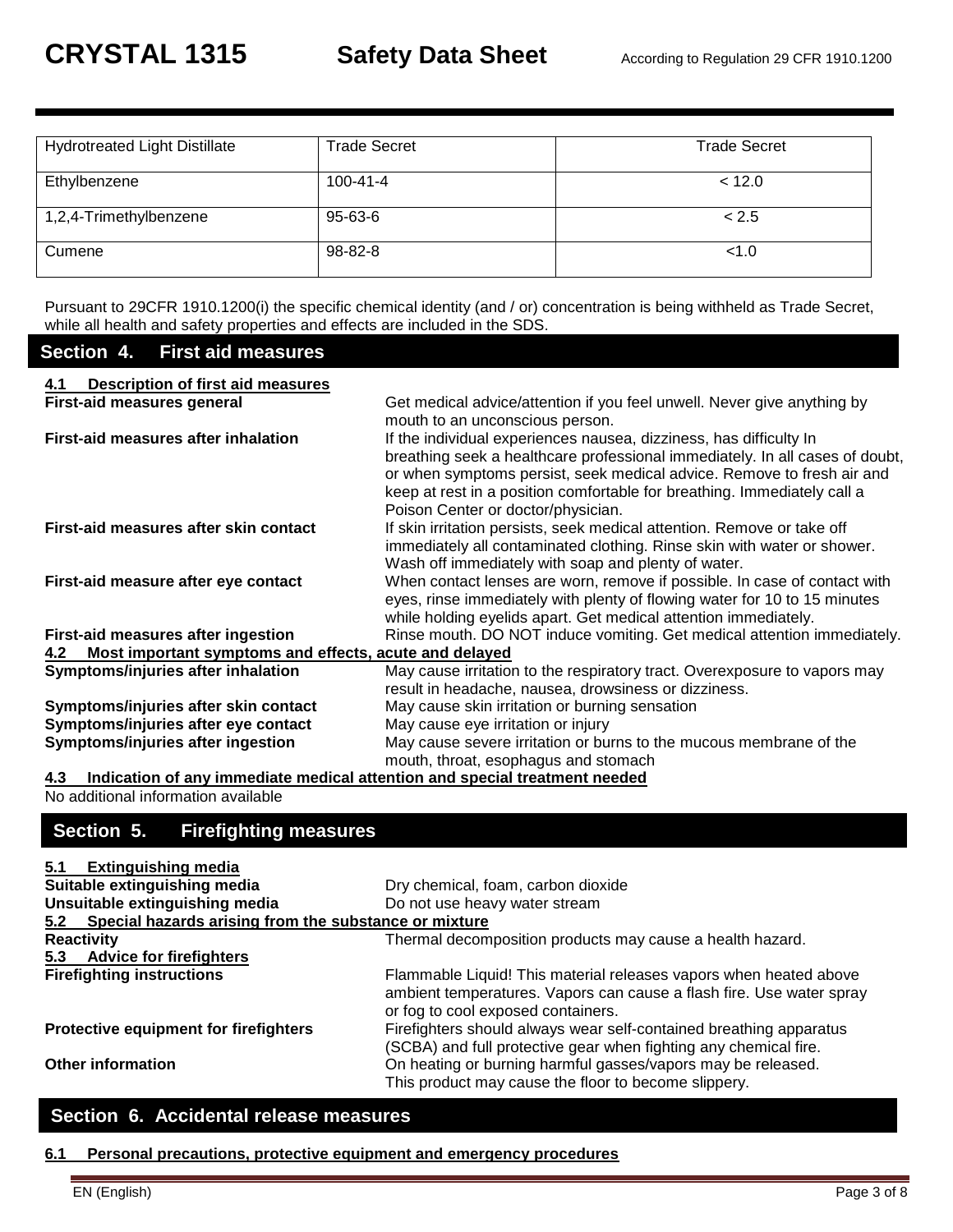| <b>General measures</b>                                                        | Extremely Flammable. Eliminate any ignition sources. Dike or impound<br>spilled material. Use Non-sparking tools. All equipment must be<br>grounded. Take proper precautions to ensure your own health and<br>safety before attempting spill control or cleanup.               |
|--------------------------------------------------------------------------------|--------------------------------------------------------------------------------------------------------------------------------------------------------------------------------------------------------------------------------------------------------------------------------|
| <b>6.11 Protective Equipment</b>                                               | Equip cleanup crew with proper protective equipment.                                                                                                                                                                                                                           |
| 6.2<br><b>Environmental precautions</b>                                        | Prevent entry to sewers and public waters.                                                                                                                                                                                                                                     |
|                                                                                | Notify authorities if liquid enters sewers or public waters.                                                                                                                                                                                                                   |
| 6.3<br>Methods and materials for containment and cleaning up                   |                                                                                                                                                                                                                                                                                |
| <b>Methods for cleaning up</b>                                                 | Soak up spills with inert solids such as clay or diatomaceous earth.                                                                                                                                                                                                           |
|                                                                                | Collect into vapor tight containers and dispose of properly.                                                                                                                                                                                                                   |
| Section 7. Handling and storage<br><b>Precautions for safe handling</b><br>7.1 |                                                                                                                                                                                                                                                                                |
| <b>Protective measures</b>                                                     | Wash hands and other exposed areas with soap and water before eating,<br>drinking or smoking and when leaving work. Provide good ventilation in<br>work areas to prevent formation of vapor. When not in use keep containers<br>tightly closed. Avoid breathing vapor or mist. |
| <b>Hygiene measures</b>                                                        | Wash contaminated clothing before reuse.                                                                                                                                                                                                                                       |
| Conditions for safe storage, including any incompatibilities<br>7.2            |                                                                                                                                                                                                                                                                                |
| <b>Storage conditions</b>                                                      | Store in accordance with local regulations. Store in original container in a<br>cool well ventilated place away from heat, sparks and open flame. Keep<br>containers tightly closed until ready for use.                                                                       |
| Incompatible materials                                                         | Strong oxidizing agents                                                                                                                                                                                                                                                        |
| Storage temperature                                                            | Store in a cool dry environment away from sources of ignition.                                                                                                                                                                                                                 |

# **Section 8. Exposure controls/personal protection**

### **8.1 Control parameters**

| <b>Occupational exposure limits</b>  |                                                                                                                                        |  |
|--------------------------------------|----------------------------------------------------------------------------------------------------------------------------------------|--|
| Ingredient name                      | <b>Occupational exposure limits</b><br><b>ACGIH TLV (United States)</b>                                                                |  |
| Xylene                               | TWA: 100 ppm 8 hours                                                                                                                   |  |
| <b>Hydrotreated Light Distillate</b> | TWA: 100 ppm 8 hours                                                                                                                   |  |
| Ethylbenzene                         | TWA: 100 ppm 8 hours                                                                                                                   |  |
| 1,2,4-Trimethylbenzene               | TWA: 25 ppm 8 hours                                                                                                                    |  |
| Cumene                               | TWA: 50 ppm 8 hours                                                                                                                    |  |
| 8.2<br><b>Exposure controls</b>      |                                                                                                                                        |  |
| Appropriate engineering controls     | Use with adequate ventilation to keep product vapor concentrations                                                                     |  |
|                                      | below specified TLV                                                                                                                    |  |
| Eye and face protection              | Chemical goggles and/or face shields are required to prevent potential<br>eye contact, irritation or injury.                           |  |
| <b>Skin protection</b>               | Wear chemical resistant gloves and appropriate protective clothing and<br>boots as required to prevent skin contact. Wash exposed skin |  |

before reuse.

frequently with soap and water. Soiled clothing should be laundered

recommended whenever the airborne concentrations exceed the TLV.

product mist or vapors. The use of an appropriate respirator is

**Respiratory protection** General room ventilation is normally adequate. Avoid breathing the

# Section 9. Physical and chemical properties

### **9.1 Information on basic physical and chemical properties**

| ----       |                             |
|------------|-----------------------------|
| Appearance | Clear liquid                |
| Odor       | <b>Strong Aromatic Odor</b> |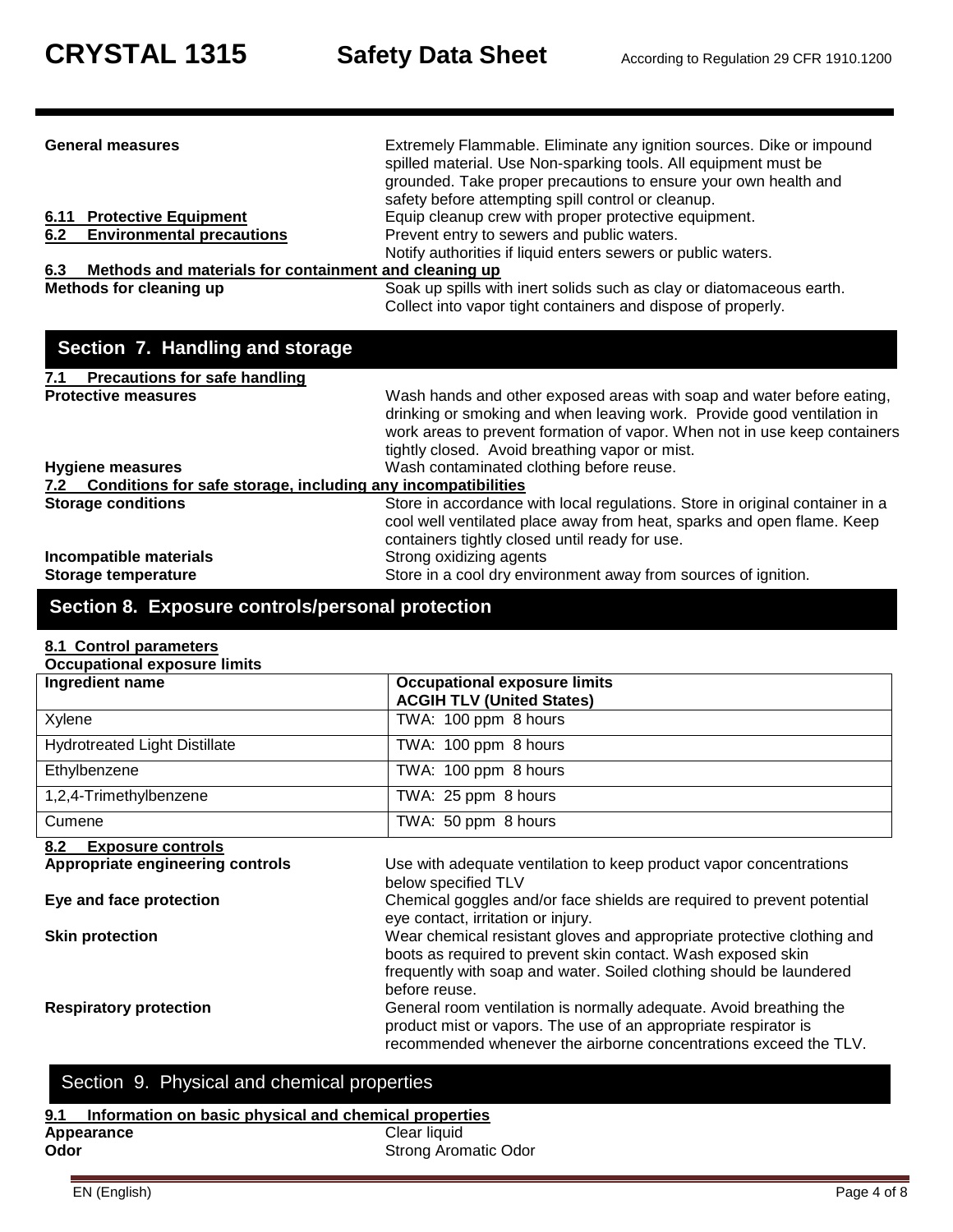| Odor Threshold<br>PН                         |
|----------------------------------------------|
| Melting point                                |
| <b>Freezing point</b>                        |
| <b>Boiling point</b>                         |
| Flash point                                  |
| Relative evaporation rate (butyl acetate=1)  |
| Flammability (solid, gas)                    |
| <b>Upper/lower explosive limits</b>          |
| Vapor pressure                               |
| Vapor density                                |
| <b>Relative density (Specific gravity)</b>   |
| Solubility                                   |
| <b>Partition coefficient n-octanol/water</b> |
| <b>Auto-ignition temperature</b>             |
| Viscosity                                    |
| <b>VOC content</b>                           |

No data available **PH** No data available **Melting point** No data available **Freezing point** No data available **Boiling point** > 280 C (>338 F) **Flash point** 32 C 90 F PMCC **No data available** Flammable liquid and vapor No data available **No data available** No data available 0.86 Kg per Liter 7.2 Lbs per Gallon **Water: Negligible No data available Not applicable Viscosity** No data available Less than 700 g/l

# Section 10. Stability and reactivity

| 10.1 Reactivity                         | No additional information available                              |
|-----------------------------------------|------------------------------------------------------------------|
| 10.2 Chemical stability                 | Stable under normal conditions                                   |
| 10.3 Possibility of hazardous reactions | Hazardous polymerization will not occur.                         |
| 10.4 Conditions to avoid                | Extreme high or low temperatures.                                |
| 10.5 Incompatible materials             | Strong acids and oxidizers                                       |
| 10.6 Hazardous decomposition products   | carbon monoxide, carbon dioxide, various hydrocarbon derivatives |
|                                         |                                                                  |

#### Section 11. Toxicology information

| 11.1 Information on toxicological effects |             |
|-------------------------------------------|-------------|
| <b>Acute toxicity</b>                     |             |
| <b>Irritation/Corrosion</b>               | . Skin      |
|                                           | <b>Eves</b> |
| <b>Respiration or skin sensitization</b>  |             |
| <b>Germ cell mutagenicity</b>             |             |

No adverse effects expected under intended use. **May cause skin irritation** May causes serious eye irritation and damage. **May cause respiratory irritation** No data available

| Carcinogenicity | IARC | <b>NTP</b>                                    |
|-----------------|------|-----------------------------------------------|
| Xylene          |      |                                               |
| Ethylbenzene    | 2В   |                                               |
| Cumene          | 2В   | Reasonably Anticipated To Be Human Carcinogen |

2B - Limited evidence in humans and less than sufficient evidence in animals.

3 - Inadequate in humans and inadequate or limited in animals.

| <b>Reproductive toxicity</b>   | No data available                            |
|--------------------------------|----------------------------------------------|
| Specific target organ toxicity |                                              |
| Single exposure                | No data available                            |
| <b>Repeated exposure</b>       | No data available                            |
| <b>Aspiration hazard</b>       | May be fatal if swallowed and enters airways |
|                                |                                              |

## Section 12. Ecological information

| 12.1 Ecotoxicity                   | Not established |
|------------------------------------|-----------------|
| 12.2 Persistence and degradability | Not established |
| 12.3 Bioaccumulative potential     | Not established |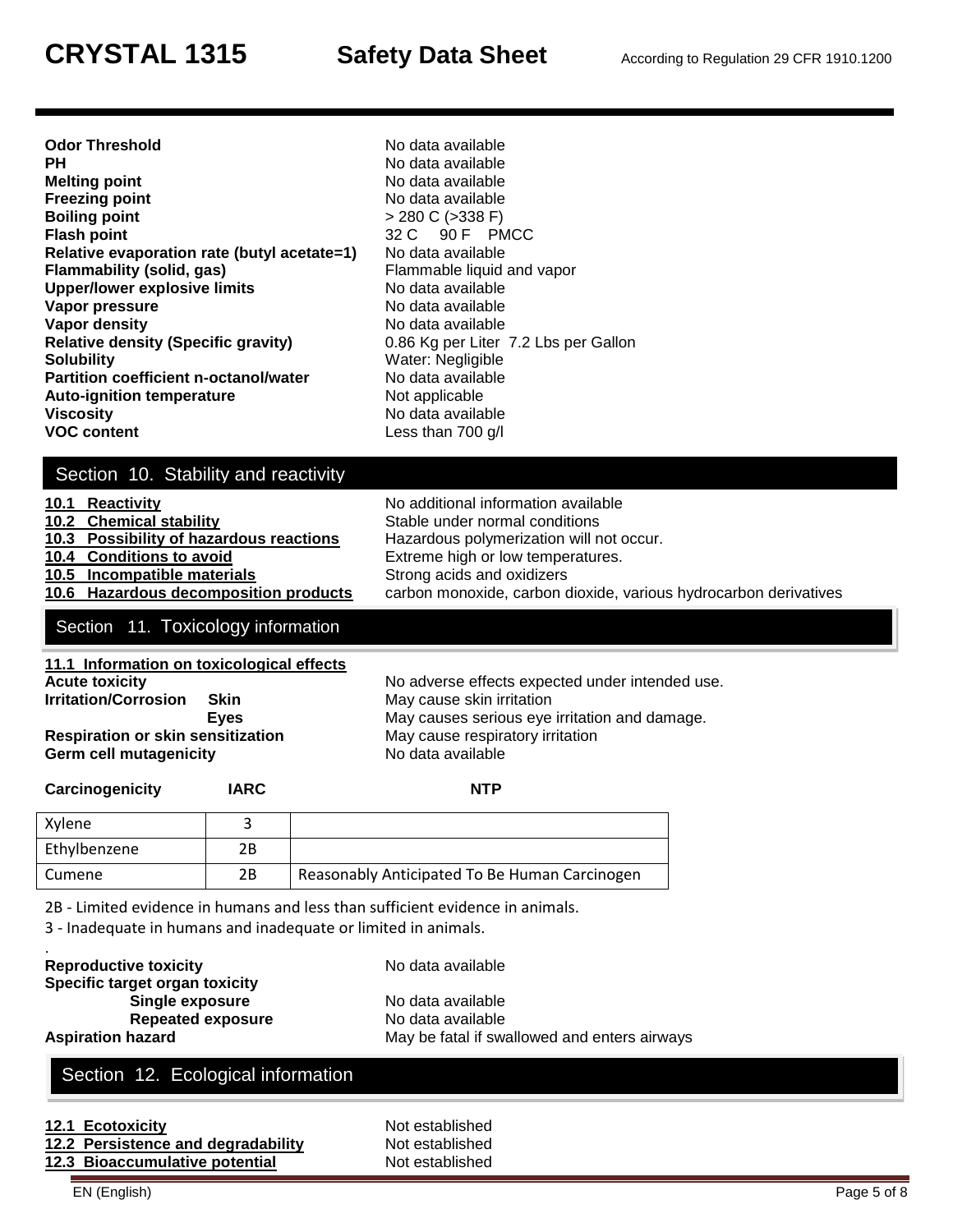| 12.4 Mobility in soil                                                                                                                                                                                                                         | No additional information available                                                                                                                                                                                                                                                                  |
|-----------------------------------------------------------------------------------------------------------------------------------------------------------------------------------------------------------------------------------------------|------------------------------------------------------------------------------------------------------------------------------------------------------------------------------------------------------------------------------------------------------------------------------------------------------|
| 12.5 Other adverse effects                                                                                                                                                                                                                    | Avoid release to the environment                                                                                                                                                                                                                                                                     |
| SECTION 13.<br><b>Disposal Considerations</b>                                                                                                                                                                                                 |                                                                                                                                                                                                                                                                                                      |
| 13.1 Waste treatment methods                                                                                                                                                                                                                  | The user of this material has the responsibility to dispose of unused<br>material, residues and containers in compliance with all applicable<br>local, state and federal laws and regulations regarding treatment,<br>storage and disposal for hazardous and nonhazardous wastes.                    |
| SECTION 14.<br><b>Transport information</b>                                                                                                                                                                                                   |                                                                                                                                                                                                                                                                                                      |
| In accordance with ADR / RID / ADNR / IMDG / ICAO / IATA<br>14.1 UN number<br>14.2 UN proper shipping name<br>14.3 Transport hazard class(es)<br>14.4 Packing group<br><b>14.5 Environmental hazards</b><br>14.6 Special precautions for user | UN1263<br>Paint Related Material UN1263<br>Flammable Liquid<br>Ш<br>No additional information available                                                                                                                                                                                              |
| 14.7 Transport in bulk according to<br>Annex II of MARPOL 73/78 and the IBC Code No additional information available<br>14.8 Transport in bulk according to<br>CFR 49 173.15                                                                  | Not applicable                                                                                                                                                                                                                                                                                       |
| SECTION 15.<br><b>Regulatory information</b>                                                                                                                                                                                                  |                                                                                                                                                                                                                                                                                                      |
| 15.1.2 USA Regulations<br><b>Section 313</b>                                                                                                                                                                                                  | 15.1 Safety, health and environmental regulations/legislation specific for the substance or mixture<br>Contains the following ingredients at or above the reporting level<br>requirements of Section 313. This information must be included in all<br>SDS's copied or distributed for this material. |
| <b>CHEMICAL</b><br>Xylene<br>Ethylbenzene<br>1,2,4-Trimethylbenzene<br><b>TSCA</b><br><b>Proposition 65</b>                                                                                                                                   | CAS#<br><b>MAX WEIGHT %</b><br>1330-20-7<br>25.0<br>$100 - 41 - 4$<br>12.0<br>95-63-6<br>2.5<br>All ingredients are listed or exempted<br>This product contains one or more chemicals known to the State of                                                                                          |
| 15.1.3 Canada Regulations<br><b>DSL</b>                                                                                                                                                                                                       | California to cause cancer and/or reproductive toxicity.<br>This SDS has been prepared according to the hazard criteria of the<br>Controlled Products Regulations (CPR) and the SDS contains all of the<br>information required by the CPR.<br>All ingredients are listed or exempted                |
| <b>WHMIS</b>                                                                                                                                                                                                                                  |                                                                                                                                                                                                                                                                                                      |
| 15.2 Chemical safety assessment<br>Section 16.<br>Other information                                                                                                                                                                           | A Chemical Safety Assessment has not been carried out.                                                                                                                                                                                                                                               |
| Date of issue<br>Version<br>Number<br>Date of previous issue                                                                                                                                                                                  | 5-7-2015<br>2.1<br>778<br>4-23-2015                                                                                                                                                                                                                                                                  |

Nox-Crete Manufacturing Inc.

EN (English) Page 6 of 8

Date of previous issue<br>Preparer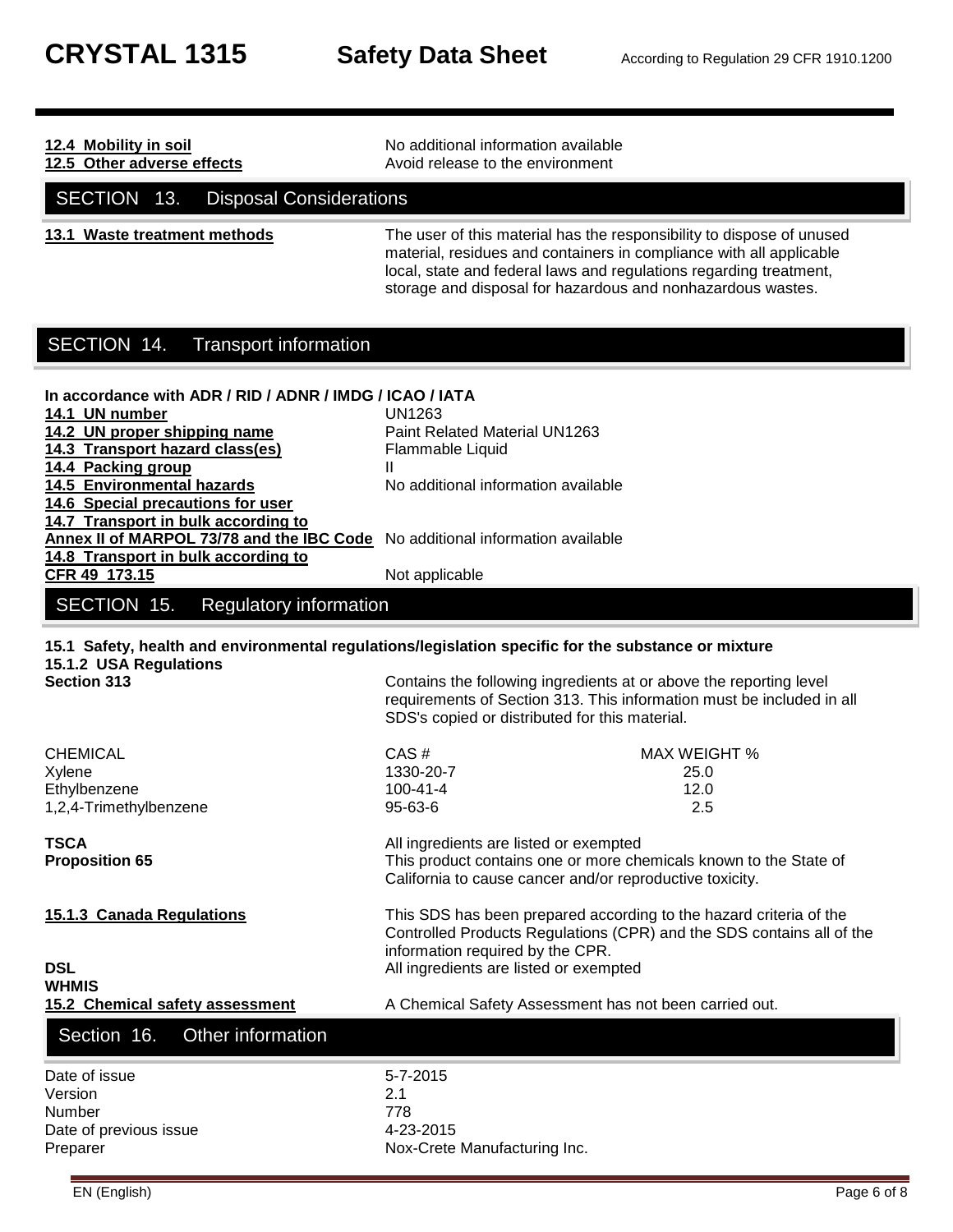#### Reference Documentation

The information contained herein is based on data available to us and is believed to be correct. Since this information may have been obtained in part from independent laboratories or other sources not under our direct supervision, no representation is made that the information is accurate, reliable, complete or representative and Buyer may rely thereon only at Buyers risk. We have made no effort to censor or to conceal deleterious aspects of this product. Further since we cannot anticipate or control the many different conditions under which this information or our products may be used, we make no guarantee that the health and/or safety precautions we have suggested will be adequate for all individuals and /or situations involving its handling or use. Likewise, we make no guarantee or warranty of any kind that the use or disposal of this product is in compliance with all federal, state or local laws. It is the obligation of each user of the product mentioned herein to determine and comply with the requirements of all applicable statutes.

#### Disclaimer

The information in this document is believed to be correct as of the date issued. HOWEVER, NO WARRANTY OF MERCHANTABILITY, FITNESS FOR ANY PARTICULAR PURPOSE, OR ANY WARRANTY IS EXPRESSED OR IS TO BE IMPLIED REGARDING THE ACCURACY OR COMPLETENESS OF THIS INFORMATION OR THE PRODUCT, THE SAFETY OF THIS PRODUCT, OR THE HAZARDS RELATED TO ITS USE. This information and product are furnished on the condition that the person receiving them shall make his own determination as to the suitability of the product for his particular purpose and on the condition that he assumes the risk of this use thereof. (Nox-Crete Manufacturing Inc).

#### **Full text of R, H and EUH phrases**

Flam Liq. 3 - Flammable liquids, hazard category 3 Asp. Tox. 1 - Aspiration hazard, hazard category 1 Acute Tox. 4 (dermal) - Acute toxicity (dermal), hazard category 4 Skin Irrit. 2 - Skin irritation, hazard category 2 Eye Irrit. 2 - Serious eye damage / eye irritation, Category 2 Acute Tox. 4 (inhalation) - Acute toxicity (inhalation), hazard category 4 STOT SE 3 - Respiratory tract irritation, hazard category 3 STOT SE 3 - Narcotic effects, hazard category 3 Car 2 - Carcinogenicity, Category 2

H226 - Flammable liquid and vapor

- H304 May be fatal if swallowed and enters airway
- H312 Harmful in contact with skin
- H315 Causes skin irritation
- H319 Causes serious eye irritation
- H332 Harmful if inhaled
- H335 May cause respiratory irritation
- H336 May cause drowsiness or dizziness
- H351 Suspected of causing cancer
- H373 May cause damage to ears and CNS through prolonged or repeated exposure
- P201 Obtain special instructions before use
- P202 Do not handle until all safety precautions have been read and understood
- P210 Keep away from heat/sparks/open flames/hot surfaces-No smoking
- P233 Keep container tightly closed
- P240 Ground/bond container and receiving equipment
- P241 Use explosion-proof electrical/ventilating/light/equipment
- P242 Use only non-sparking tools
- P243 Take precautionary measures against static discharge.
- P260 Do not breathe dust/fume/gas/mist/vapors/spray
- P264 Wash exposed area's thoroughly after handling.
- P271 Use only outdoors or in a well-ventilated area
- P280 Wear protective gloves/protective clothing/eye protection/face protection
- P301+P310 IF SWALLOWED: Immediately call a POISON CENTER or doctor/physician